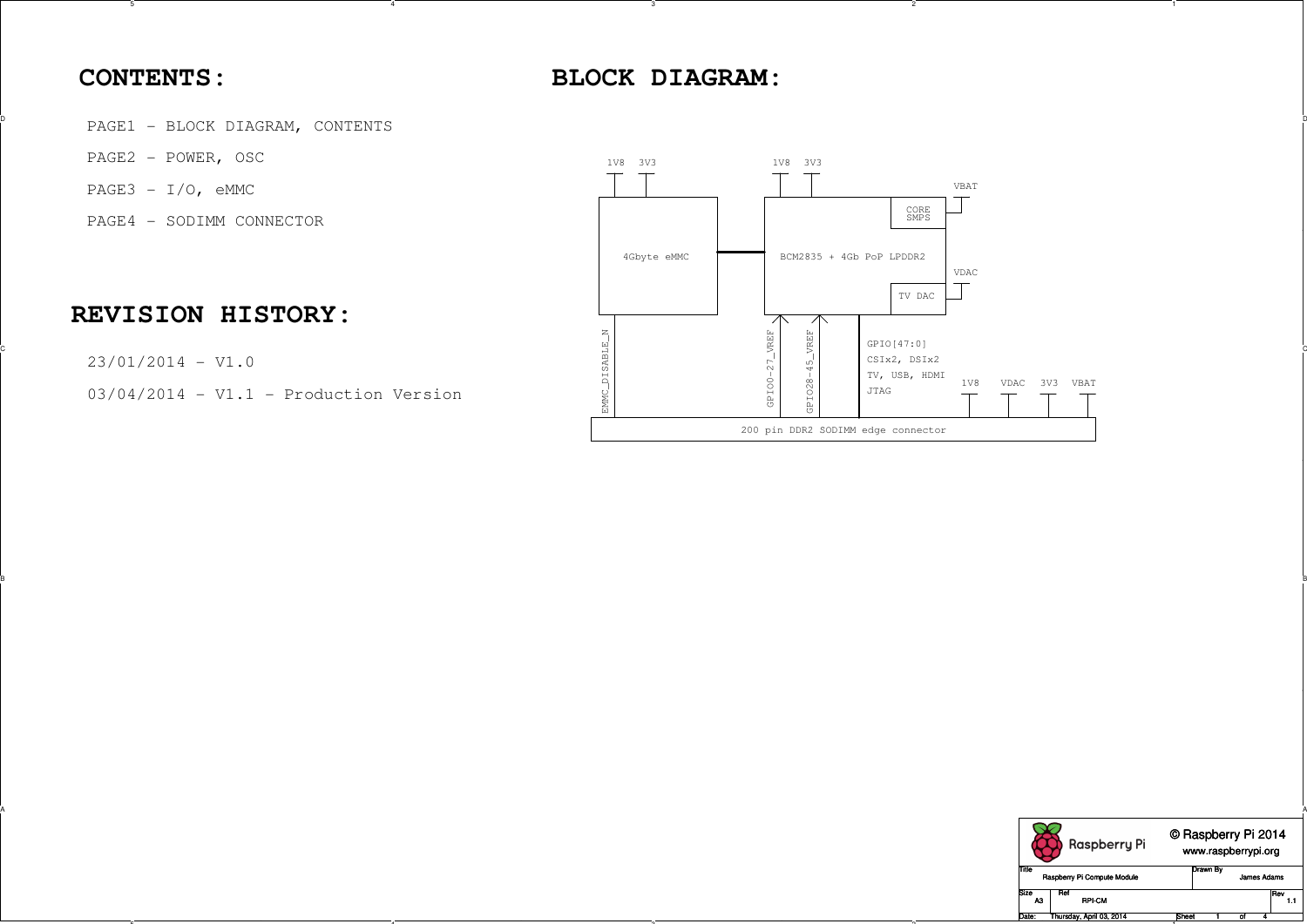4

4

3

 $\Gamma$ 

3

2

r

1

D

C

A

-













5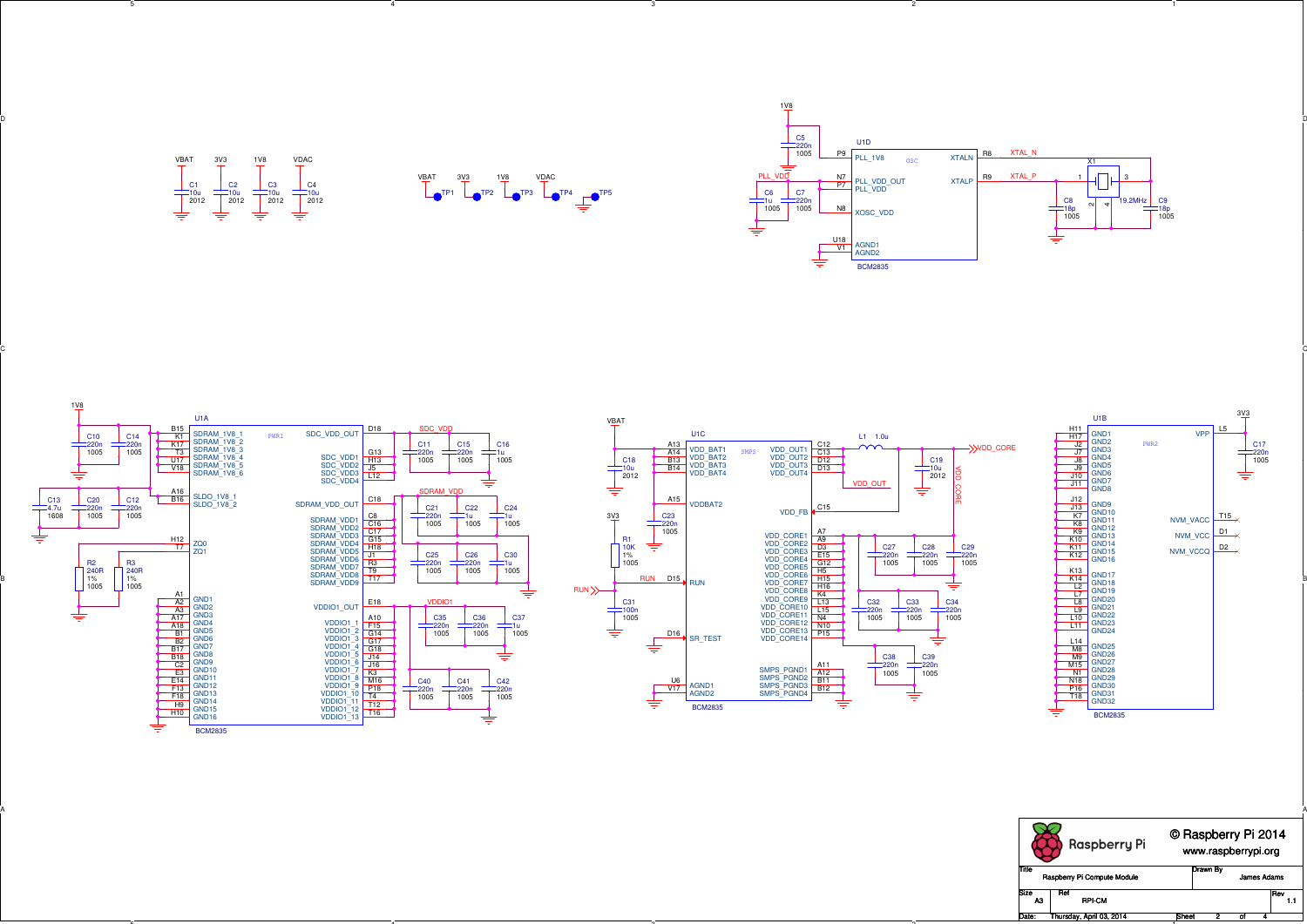4

3

2

1

B

A

5

Route ringed signals as matched length 100R differential pairs



|    | CAM1           | CAM1_CP<br>CAM1 CN   | V13<br>U <sub>13</sub> | CAM1 CP<br>CAM                  | CAM1 CP<br>CAM1 CN   |
|----|----------------|----------------------|------------------------|---------------------------------|----------------------|
|    |                | CAM1 DP0<br>CAM1 DN0 | V15<br>U15             | D <sub>P0</sub><br>CAM1         | CAM1 DP0<br>CAM1 DN0 |
|    |                | CAM1 DP1<br>CAM1_DN1 | V14<br>U14             | DP1<br>CAM1                     | CAM1 DP1<br>CAM1 DN1 |
|    |                | CAM1 DP2<br>CAM1 DN2 | V12<br>U12             | DP <sub>2</sub><br>CAM1         | CAM1 DP2<br>CAM1 DN2 |
| T8 | CAM1 AGND      | CAM1 DP3<br>CAM1 DN3 | V11<br>U <sub>11</sub> | DP <sub>3</sub><br>CAM1<br>CAM1 | CAM1 DP3<br>CAM1 DN3 |
|    | <b>BCM2835</b> |                      |                        |                                 |                      |

|                   | <b>Raspberry Pi</b>         | © Raspberry Pi 2014<br>www.raspberrypi.org |   |    |  |      |  |  |
|-------------------|-----------------------------|--------------------------------------------|---|----|--|------|--|--|
| Title             | Raspberry Pi Compute Module | Drawn By<br>James Adams                    |   |    |  |      |  |  |
| <b>Size</b><br>Α2 | Ref<br><b>RPI-CM</b>        |                                            |   |    |  | IRev |  |  |
| Date:             | Thursday, April 03, 2014    | Sheet                                      | 3 | ٥l |  |      |  |  |















| 1 <sub>V</sub> 8 |                 | U <sub>1</sub> J |                  |                      |                                    |                              |                      |  |
|------------------|-----------------|------------------|------------------|----------------------|------------------------------------|------------------------------|----------------------|--|
|                  | R <sub>10</sub> | <b>CAM0 1V8</b>  | CAM <sub>0</sub> | CAMO_CP<br>CAMO_CN   | R <sub>11</sub><br>P <sub>11</sub> | CAM0 CP<br>CAM0              | CAM0 CP<br>CAMO CN   |  |
|                  |                 |                  |                  | CAM0 DP0<br>CAM0 DN0 | N <sub>11</sub><br>M11             | CAMO DP0<br>CAM0             | CAMO DP0<br>CAMO DNO |  |
| ≑                | T <sub>5</sub>  | CAM0 AGND        |                  | CAM0_DP1<br>CAM0_DN1 | N <sub>12</sub><br>M12             | CAM0 DP1<br>CAM <sub>0</sub> | CAMO DP1<br>CAMO DN1 |  |
|                  |                 | <b>BCM2835</b>   |                  |                      |                                    |                              |                      |  |
|                  |                 |                  |                  |                      |                                    |                              |                      |  |
|                  |                 | U <sub>1</sub> K |                  |                      |                                    |                              |                      |  |



BCM2835